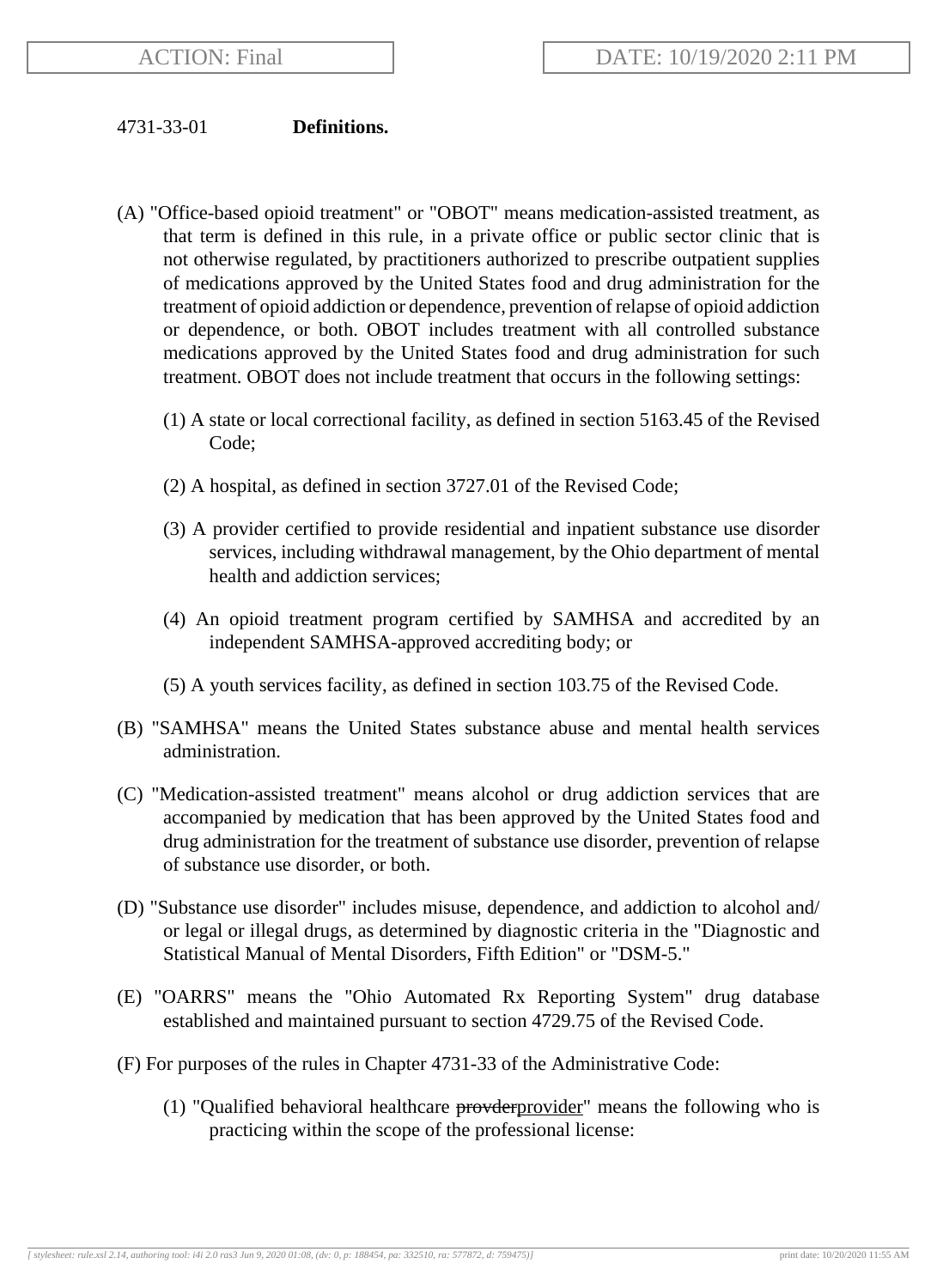- (a) Board certified addictionologist, board certified addiction psychiatrist, or psychiatrist, licensed under Chapter 4731. of the Revised Code;
- (b) Licensed independent chemical dependency counselor-clinical supervisor, licensed independent chemical dependency counselor, licensed chemical dependency counselor III, licensed chemical dependency counselor II, or licensed chemical dependency counselor assistant licensed under Chapter 4758. of the Revised Code;
- (c) Professional clinical counselor, licensed professional counselor, licensed independent social worker, licensed social worker, or marriage and family therapist, licensed under Chapter 4757. of the Revised Code;
- (d) Advanced practice registered nurse, licensed as a clinical nurse specialist under Chapter 4723. of the Revised Code, who holds certification as a psychiatric mental health clinical nurse specialist issued by the American nurses credentialing center.
- (e) Advanced practice registered nurse, licensed as a nurse practitioner under Chapter 4723. of the Revised Code, who holds certification as a psychiatric mental health nurse practitioner issued by the American nurses credentialing center;
- (f) Psychologist, as defined in division (A) of section 4732.01 of the Revised Code, licensed under Chapter 4732. of the Revised Code; or
- (g) An advanced practice registered nurse, licensed under Chapter 4723. of the Revised Code, who holds subspecialty certification as a certified addiction registered nurse-advanced practice issued by the addictions nursing certification board.
- (2) Nothing in this paragraph shall be construed to prohibit a physician assistant licensed under Chapter 4730. of the Revised Code who practices under a supervision agreement with a board certified addiction psychiatrist, board certified addictionologist, or psychiatrist who is licensed as a physician under Chapter 4731. of the Revised Code, from providing services within the normal course of practice and expertise of the supervising physician, including addiction services, other mental health services, and physician delegated prescriptive services in compliance with Ohio and federal laws and rules.
- (G) "Community addiction services provider," has the same meaning as in section 5119.01 of the Revised Code.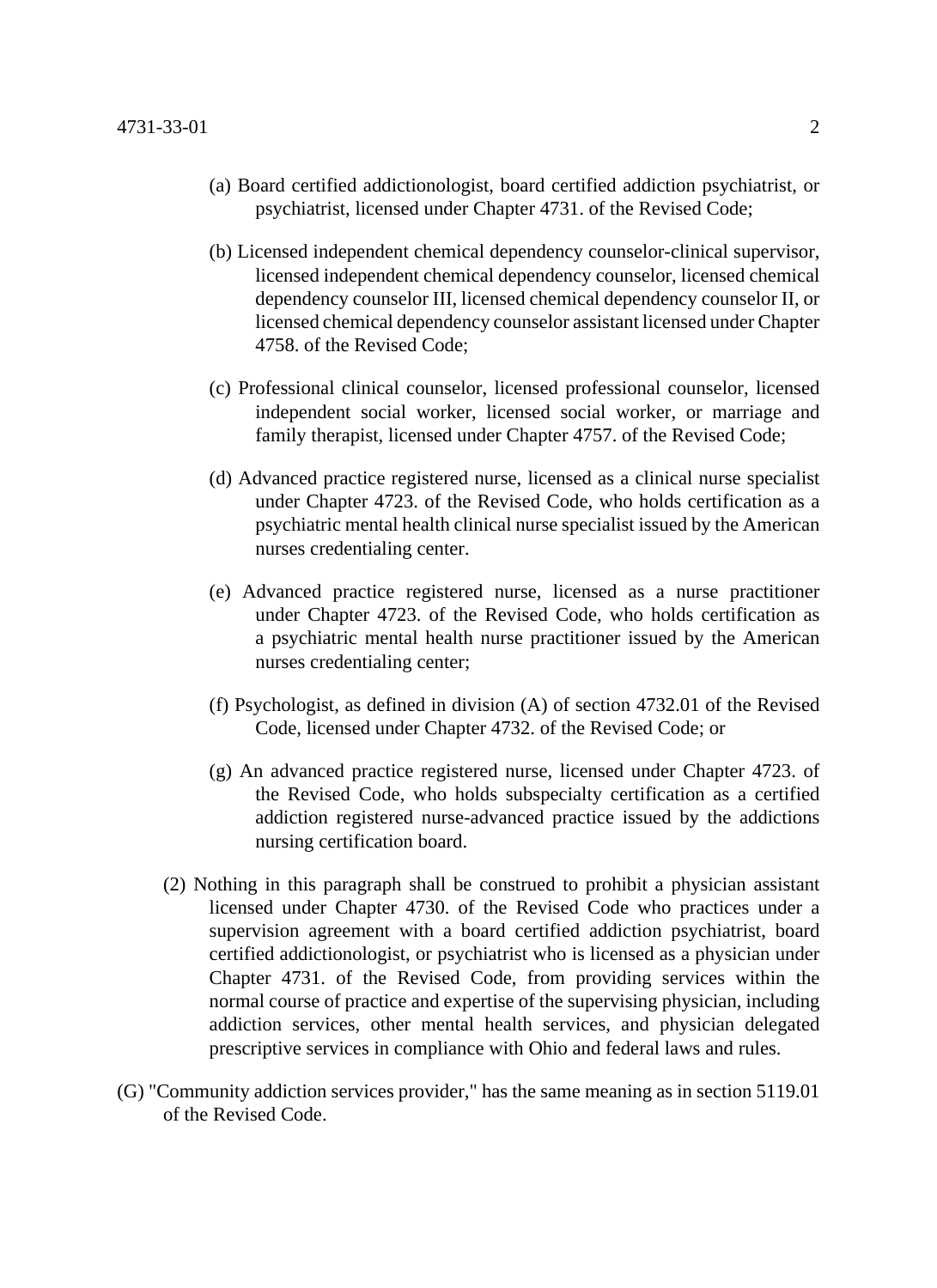- (H) "Community mental health services provider," has the same meaning as in section 5119.01 of the Revised Code.
- (I) "Induction phase," means the phase of opioid treatment during which maintenance medication dosage levels are adjusted until a patient attains stabilization.
- (J) "Stabilization phase," means the medical and psychosocial process of assisting the patient through acute intoxication and withdrawal management to the attainment of a medically stable, fully supported substance-free state, which may include the use of medications.
- (K) "Withdrawal management" or "detoxification" is a set of medical interventions aimed at managing the acute physical symptoms of intoxication and withdrawal. Detoxification denotes a clearing of toxins from the body of the patient who is acutely intoxicated and/or dependent on a substance of abuse. Withdrawal management seeks to minimize the physical harm caused by the intoxication and withdrawal of a substance of abuse. Withdrawal management or detoxification occurs when the patient has a substance use disorder and either evidence of the characteristic withdrawal syndrome produced by withdrawal from that substance or evidence that supports the expectation that such a syndrome would develop without the provision of detoxification services. Withdrawal management alone does not constitute substance abuse treatment or rehabilitation.
- (L) "Ambulatory detoxification" means withdrawal management delivered in a medical office, public sector clinic, or urgent care facility by a physician authorized to prescribe outpatient supplies of drugs approved by the United States food and drug administration for the treatment of addiction, prevention of relapse of addiction, or both. Ambulatory detoxification is the provision of medically supervised evaluation, withdrawal management, and referral services without extended onsite monitoring. For the purpose of rule 4731-33-02 of the Administrative Code, ambulatory detoxification does not include withdrawal management that occurs in the following settings:
	- (1) A state or local correctional facility, as defined in section 5163.45 of the Revised Code;
	- (2) In-patient treatment in a hospital, as defined in section 3727.01 of the Revised Code;
	- (3) A provider certified to provide residential and inpatient substance use disorder services, including withdrawal management, by the Ohio department of mental health and addition services;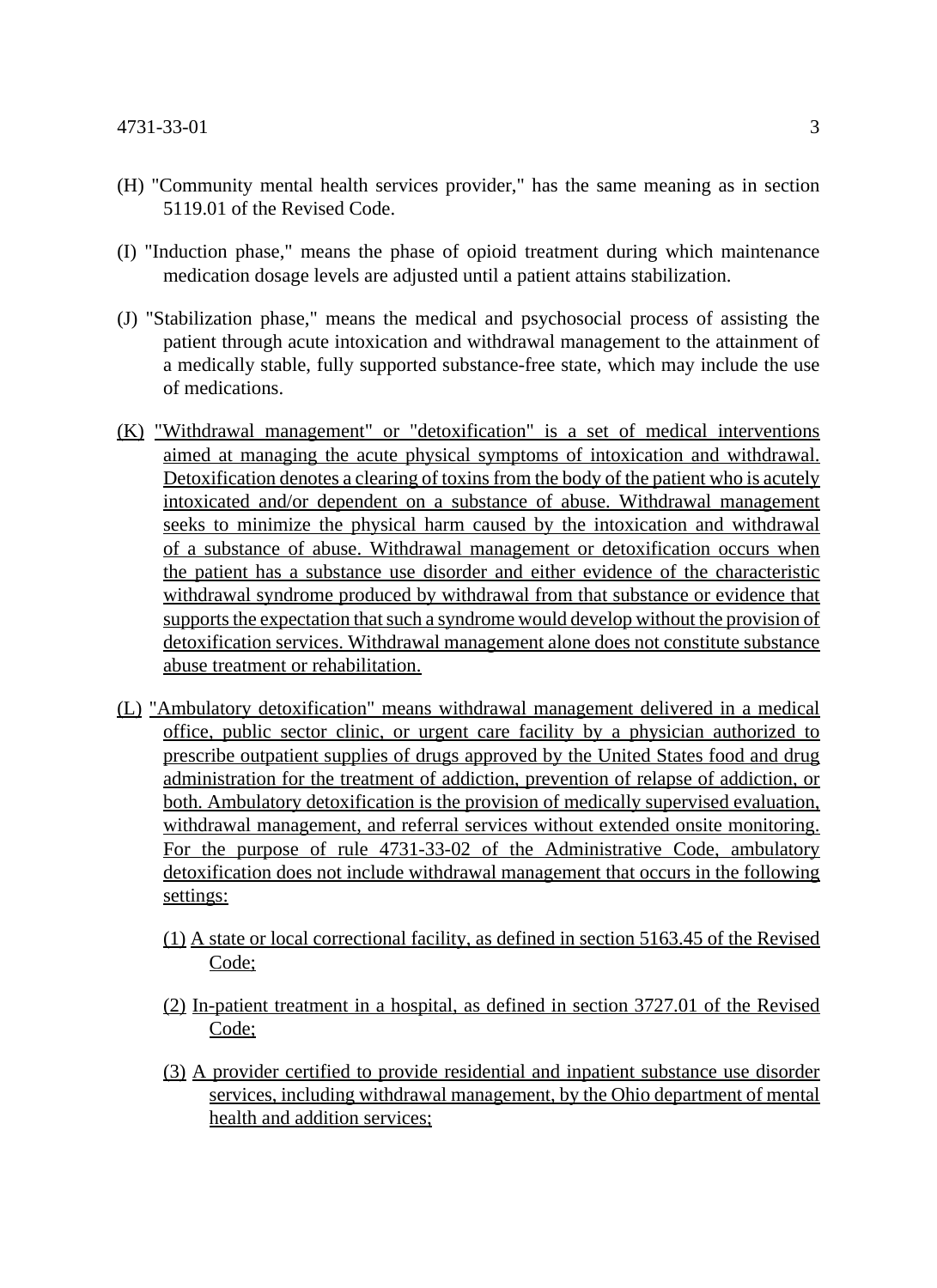(4) An opioid treatment program certified by SAMHSA and accredited by an independent SAMHSA-approved accrediting body; or

(5) A youth services facility, as defined in section 103.75 of the Revised Code.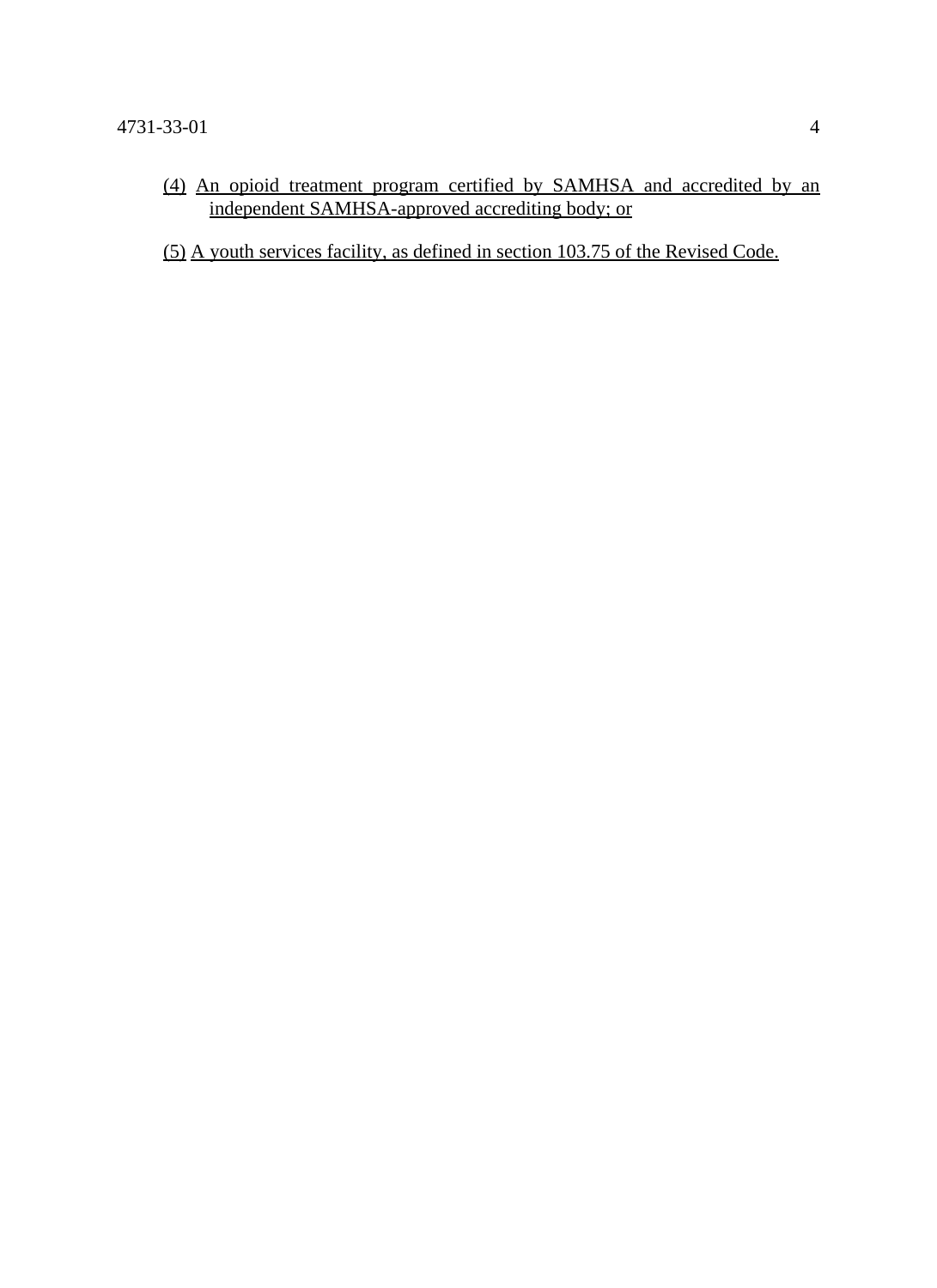Effective: 10/31/2020

Five Year Review (FYR) Dates: 4/30/2020

## CERTIFIED ELECTRONICALLY

Certification

10/19/2020

Date

| Promulgated Under:            | 119.03            |
|-------------------------------|-------------------|
| <b>Statutory Authority:</b>   | 4731.05, 4731.056 |
| Rule Amplifies:               | 4731.056, 4731.83 |
| <b>Prior Effective Dates:</b> | 04/30/2019        |
|                               |                   |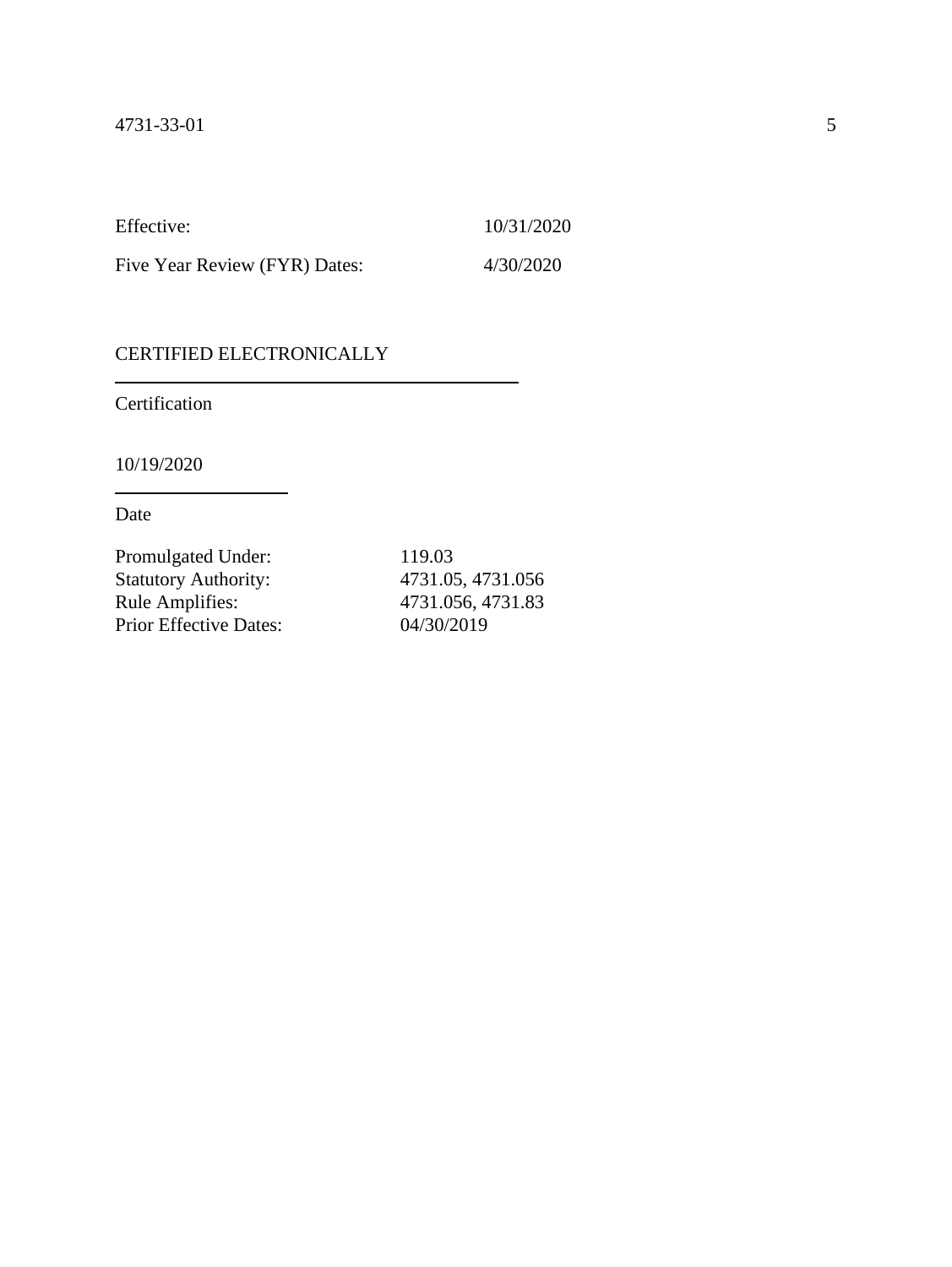## 4731-33-02 **Standards and procedures for withdrawal management for drug or alcohol addiction.**

- (A) A physician who provides withdrawal management, as that term is defined in rule 4731-33-01 of the Administrative Code, shall comply with all federal and state laws and rules applicable to prescribing, including holding a "DATA 2000" waiver to prescribe buprenorphine if buprenorphine is to be prescribed for withdrawal management in a medical office, public sector clinic, or urgent care facility.
- (B) Prior to providing ambulatory detoxification, as that term is defined in rule 4731-33-01 of the Administrative Code, for any substance use disorder the physician shall inform the patient that ambulatory detoxification alone is not substance abuse treatment. If the patient prefers substance abuse treatment, the physician shall comply with the requirements of section 3719.064 of the Revised Code, by completing all of the following actions:
	- (1) Both orally and in writing, give the patient information about all drugs approved by the U.S. food and drug administration for use in medication-assisted treatment, including withdrawal management. That information was given shall be documented in the patient's medical record.
	- (2) If the patient agrees to enter opioid treatment and the physician determines that such treatment is clinically appropriate, the physician shall refer the patient to an opioid treatment program licensed or certified by the Ohio department of mental health and addiction services to provide such treatment or to a physician, physician assistant, or advanced practice registered nurse who provides treatment using Naltrexone or who holds the DATA 2000 waiver to provide office-based treatment for opioid use disorder. The name of the program, physician, physician assistant, or advanced practice registered nurse to whom the patient was referred, and the date of the referral shall be documented in the patient record.
- (C) When providing withdrawal management for opioid use disorder the physician may use a medical device that is approved by the United States food and drug administration as an aid in the reduction of opioid withdrawal symptoms.
- (D) Ambulatory detoxification for opioid addiction.
	- (1) The physician shall provide ambulatory detoxification only when all of the following conditions are met:
		- (a) A positive and helpful support network is available to the patient.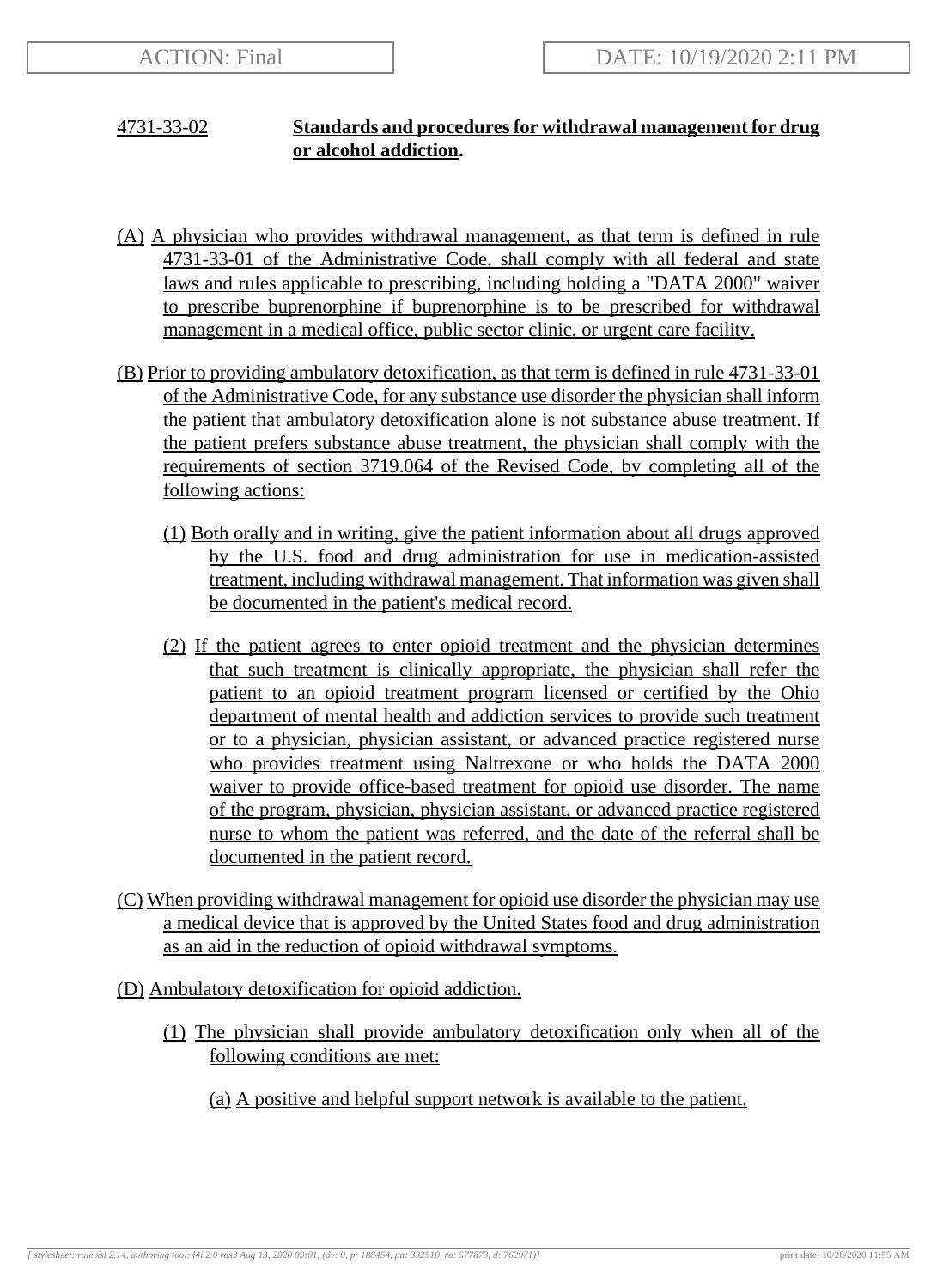- (b) The patient has a high likelihood of treatment adherence and retention in treatment.
- (c) There is little risk of medication diversion.
- (2) The physician shall provide ambulatory detoxification under a defined set of policies and procedures or medical protocols consistent with American Society of Addiction Medicine's Level I-D or II-D level of care, under which services are designed to treat the patient's level of clinical severity, to achieve safe and comfortable withdrawal from a mood-altering drug, and to effectively facilitate the patient's transition into treatment and recovery. The ASAM Criteria, Third Edition, can be obtained from the website of the American Society of Addiction Medicine at https://www.asam.org/. A copy of the ASAM Criteria may be reviewed at the Medical Board office, 30 East Broad Street, Third Floor, Columbus, Ohio, during normal business hours.
- (3) Prior to providing ambulatory detoxification, the physician shall perform an assessment of the patient. The assessment shall include a thorough medical history and physical examination. The assessment must focus on signs and symptoms associated with opioid addiction and include assessment with a nationally recognized scale, such as one of the following:
	- (a) Objective Opioid Withdrawal Scale ("OOWS");
	- (b) Clinical Opioid Withdrawal Scale ("COWS"); or
	- (c) Subjective Opioid Withdrawal Scale ("SOWS").
- (4) Prior to providing ambulatory detoxification, the physician shall conduct a biomedical and psychosocial evaluation of the patient, to include the following:
	- (a) A comprehensive medical and psychiatric history;
	- (b) A brief mental status exam;
	- (c) Substance abuse history;
	- (d) Family history and psychosocial supports;
	- (e) Appropriate physical examination;
	- (f) Urine drug screen or oral fluid drug testing;
	- (g) Pregnancy test for women of childbearing age and ability;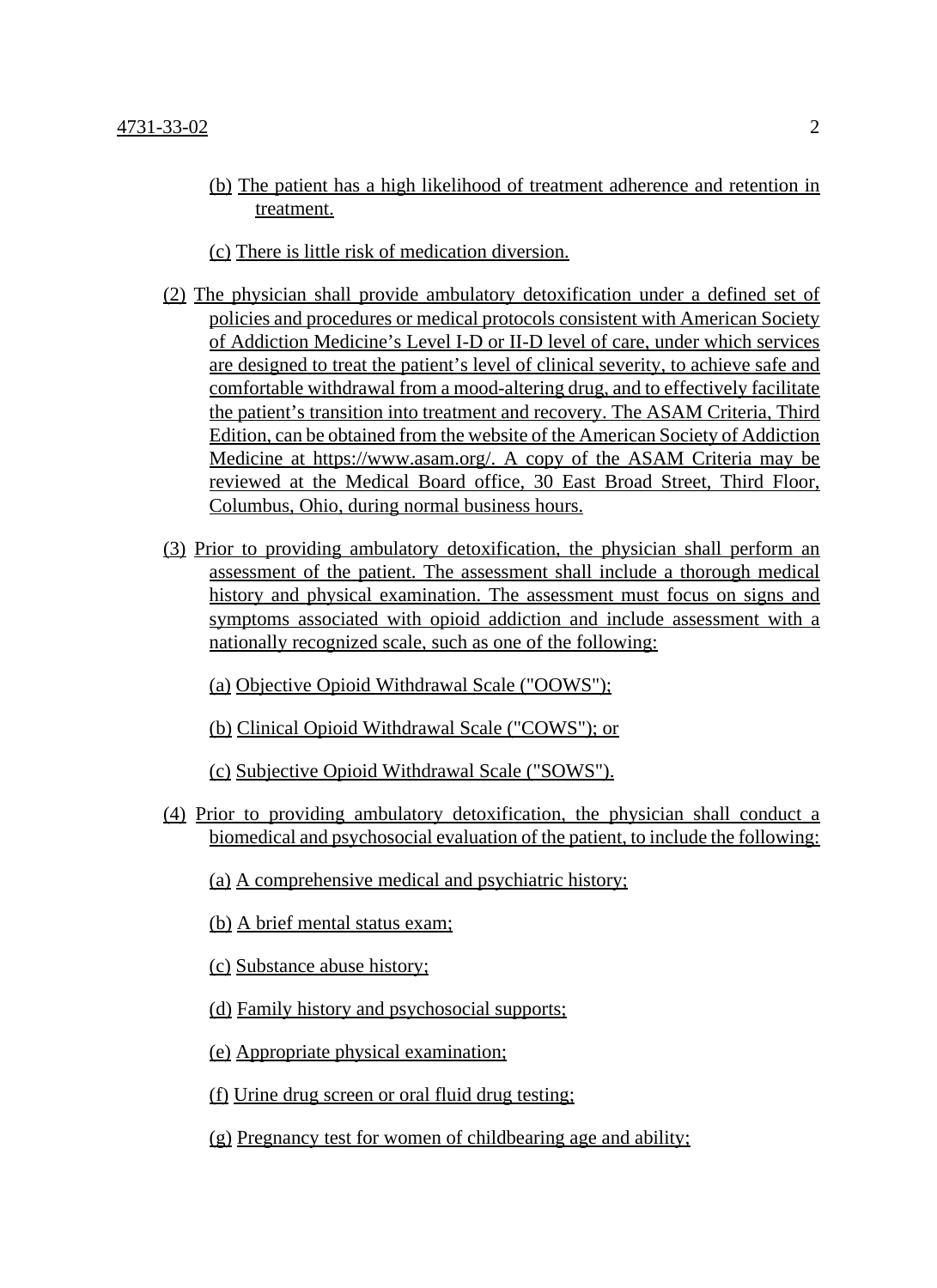- (h) Review of the patient's prescription information in OARRS;
- (i) Testing for human immunodeficiency virus;
- (j) Testing for hepatitis B;
- (k) Testing for hepatitis C; and
- (l) Consideration of screening for tuberculosis and sexually-transmitted diseases in patients with known risk factors.
- (m) For other than toxicology tests for drugs and alcohol, appropriate history, substance abuse history, and pregnancy test, the physician may satisfy the assessment requirements by reviewing records from a physical examination and laboratory testing of the patient that was conducted within a reasonable period of time prior to the visit. If any part of the assessment cannot be completed prior to the initiation of treatment, the physician shall document the reason in the medical record.
- (5) The physician shall request and document review of an OARRS report on the patient.
- (6) The physician shall inform the patient about the following before the patient is undergoing withdrawal from opioids:
	- (a) The detoxification process and potential subsequent treatment for substance use disorder, including information about all drugs approved by the United States food and drug administration for use in medication-assisted treatment;
	- (b) The risk of relapse following detoxification without entry into medicationassisted treatment;
	- (c) The high risk of overdose and death when there is a relapse following detoxification;
	- (d) The safe storage and disposal of the medications.
- (7) The physician shall not establish standardized routines or schedules of increases or decreases of medications but shall formulate a treatment plan based on the needs of the specific patient.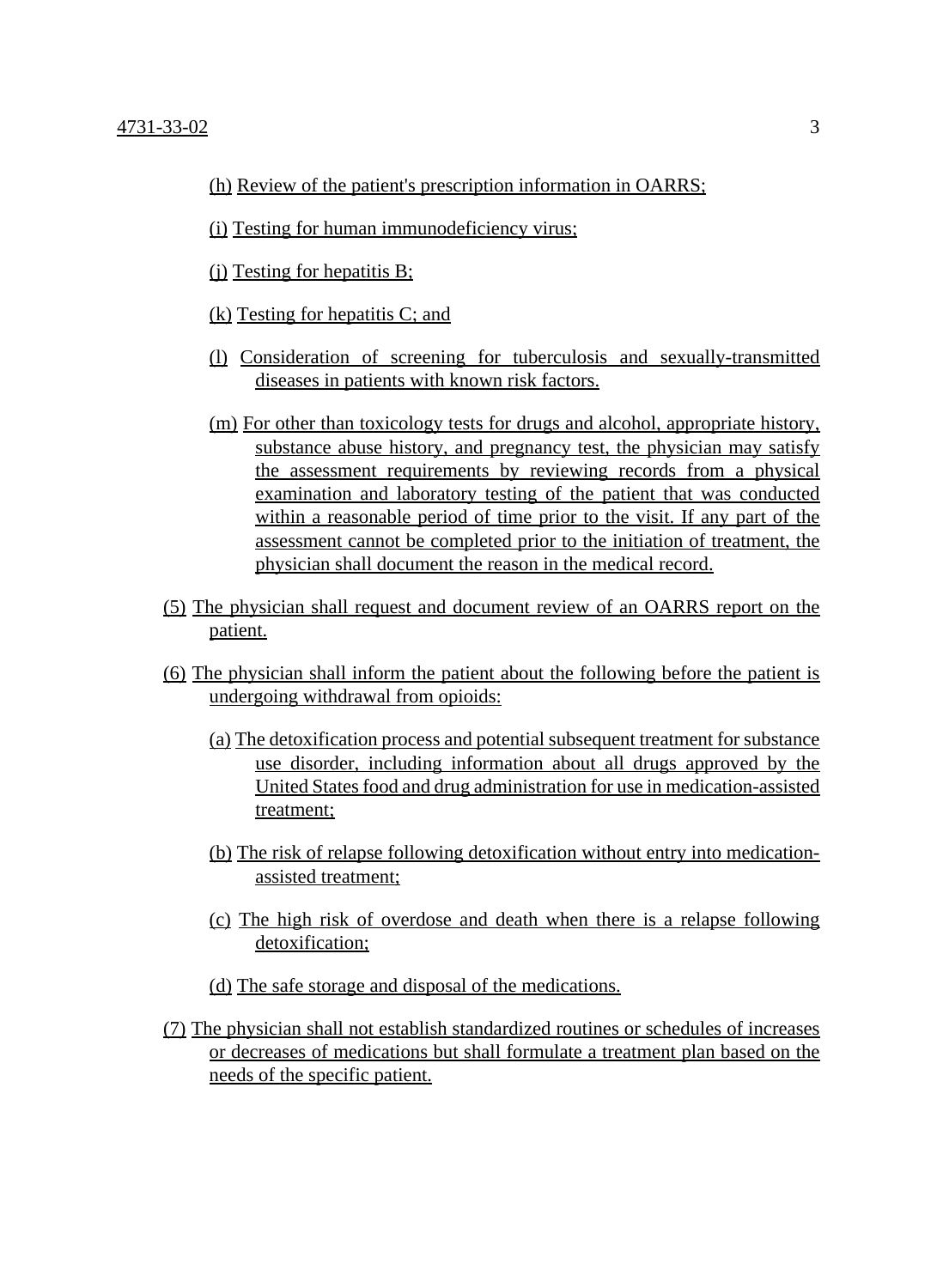- (8) For persons projected to be involved in withdrawal management for six months or less, the physician shall offer the patient counseling as described in paragraphs (F) and (G) of rule 4731-33-03 of the Administrative Code.
- (9) The physician shall require the patient to undergo urine and/or other toxicological screenings during withdrawal management in order to demonstrate the absence of use of alternative licit and/or illicit drugs. The physician shall consider referring a patient who has a positive urine/and or toxicological screening to a higher level of care, with such consideration documented in the patient's medical record.
- (10) The physician shall comply with the following requirements for the use of medication:
	- (a) The physician may treat the patient's withdrawal symptoms by use of any of the following drugs as determined to be most appropriate for the patient.
		- (i) A drug, excluding methadone, that is specifically FDA approved for the alleviation of withdrawal symptoms.
		- (ii) An alpha-2 adrenergic agent along with other non-narcotic medications as recommended in the American Society of Addiction Medicine's National Practice Guideline (https://www.asam.org/), which is available on the Medical Board's website at: https:// www.med.ohio.gov;
		- (iii) A combination of buprenorphine and low dose naloxone (buprenorphine/naloxone combination product). However, buprenorphine without naloxone (buprenorphine mono-product) may be used if a buprenorphine/naloxone combination product is contraindicated, with the contraindication documented in the patient record.
	- (b) The physician shall not use any of the following drugs to treat the patient's withdrawal symptoms:

(i) Methadone;

(ii) Anesthetic agents

- (c) The physician shall comply with the following:
	- (i) The physician shall not initiate treatment with buprenorphine to manage withdrawal symptoms until between twelve and eighteen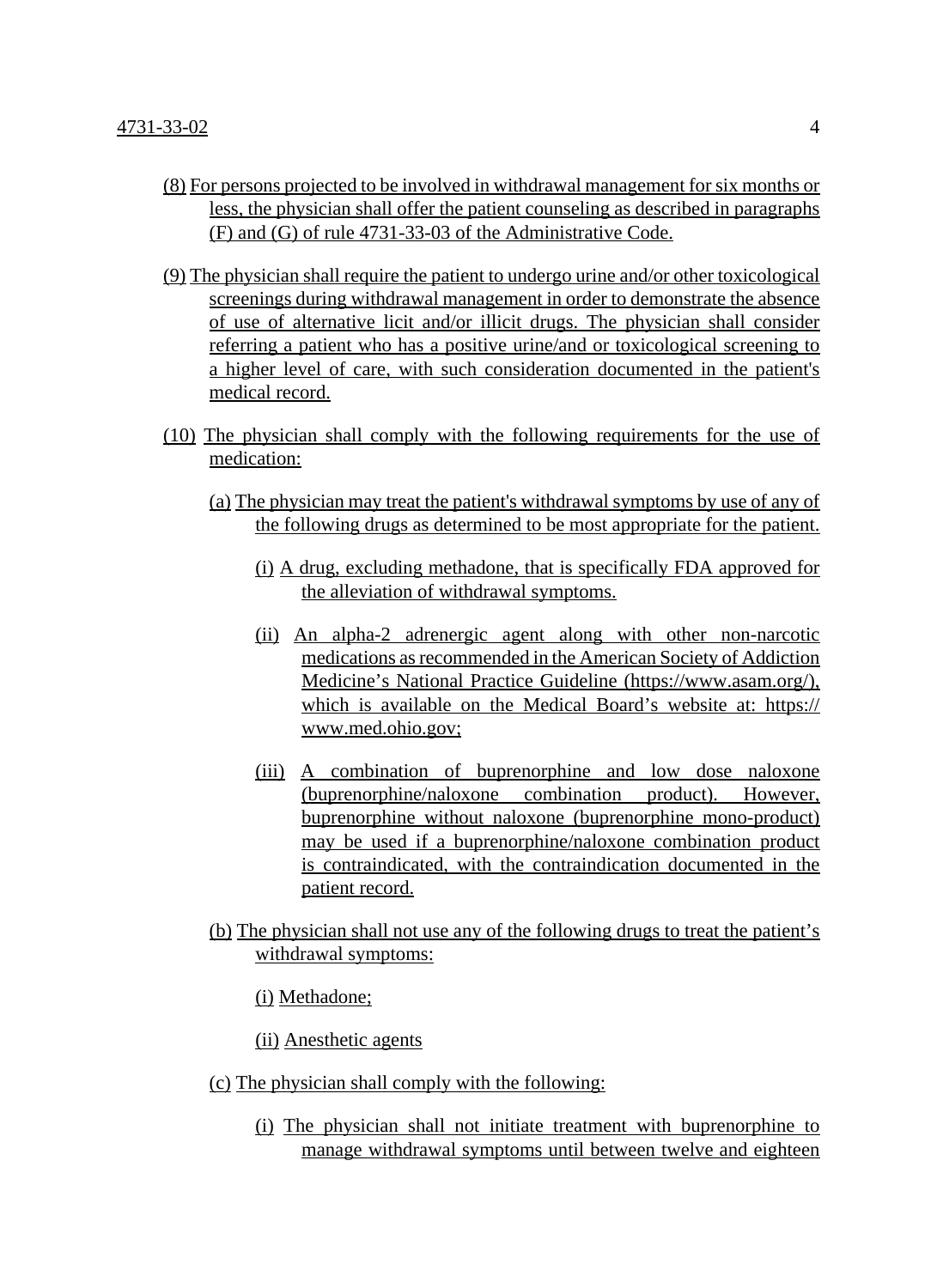hours after the last dose of short-acting agonist such as heroin or oxycodone, and twenty-four to forty-eight hours after the last dose of long-acting agonist such as methadone. Treatment with a buprenorphine product must be in compliance with the United States food and drug administration approved "Risk Evaluation and Mitigation Strategy" for buprenorphine products, which can be found on the United States food and drug administration website at the following address: https://www.accessdata.fda.gov/scripts/ cder/rems/index.cfm.

- (ii) The physician shall determine on an individualized basis the appropriate dosage of medication to ensure stabilization during withdrawal management.
	- *(a)* The dosage level shall be that which is well tolerated by the patient.
	- *(b)* The dosage level shall be consistent with the minimal standards of care.
- (iii) In withdrawal management programs of thirty days or less duration, the physician shall not allow more than one week of unsupervised or take-home medications for the patient.
- (11) The physician shall offer the patient a prescription for a naloxone kit.
	- (a) The physician shall ensure that the patient receives instruction on the kit's use including, but not limited to, recognizing the signs and symptoms of overdose and calling 911 in an overdose situation.
	- (b) The physician shall offer the patient a new prescription for naloxone upon expiration or use of the old kit.
	- (c) The physician shall be exempt from this requirement if the patient refuses the prescription. If the patient refuses the prescription the physician shall provide the patient with information on where to obtain a kit without a prescription.
- (12) The physician shall take steps to reduce the chances of medication diversion by using the appropriate frequency of office visits, pill counts, and weekly checks of OARRS.
- (E) The physician who provides ambulatory detoxification with medication management for withdrawal from benzodiazepines or other sedatives shall comply with paragraphs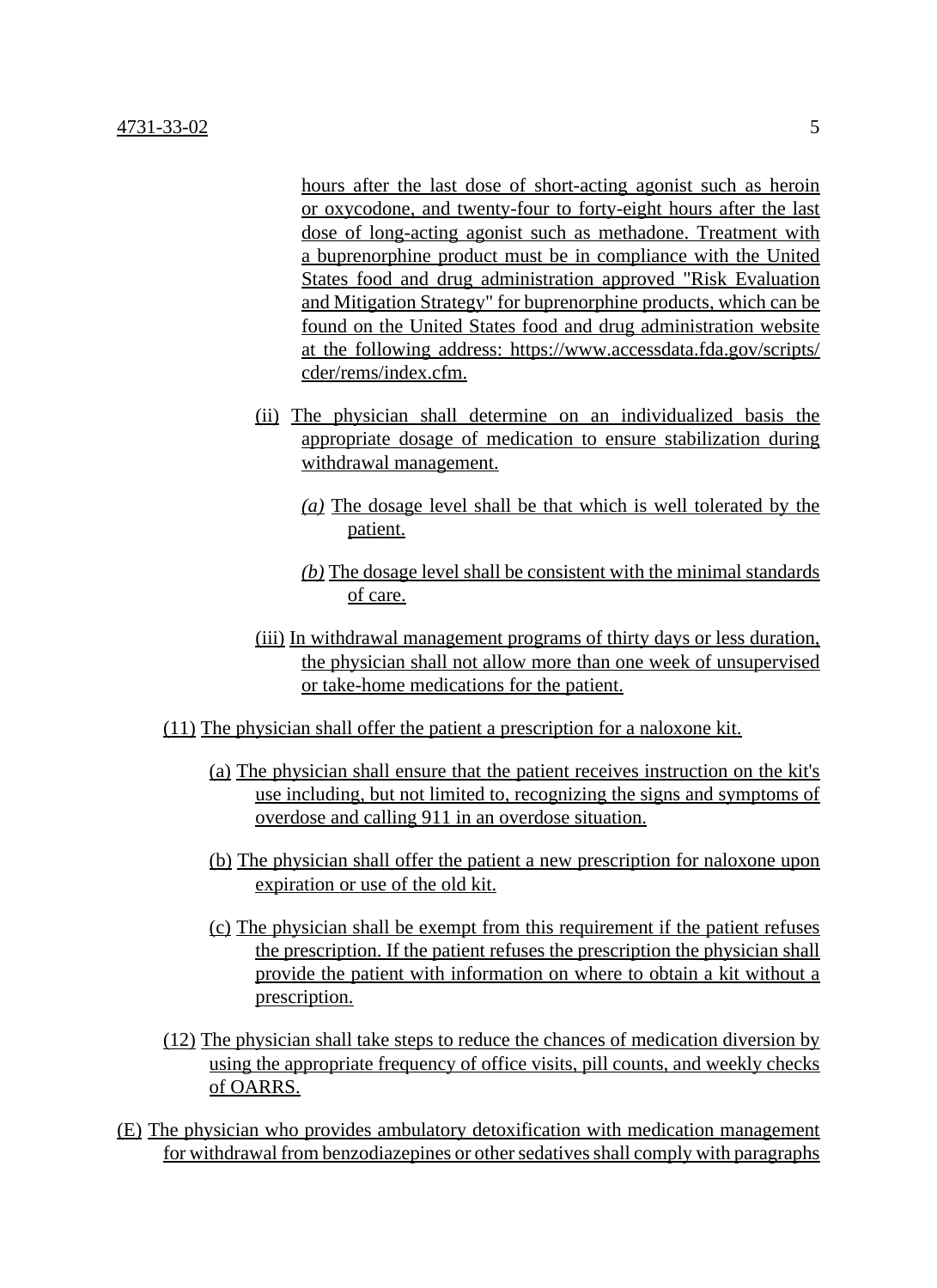(A), (B), and (C) of this rule and "TIP 45, A Treatment Improvement Protocol for Detoxification and Substance Abuse Treatment" by the Substance Abuse and Mental Health Services Administration available from the Substance Abuse and Mental Health Services Administration website at the following link: https:// store.samhsa.gov/ (Search for "TIP 45") and available on the Medical Board's website at: https://med.ohio.gov.

- (1) The physician shall provide ambulatory detoxification with medication management only when a positive and helpful support network is available to the patient whose use of benzodiazepines was mainly in therapeutic ranges and who does not have polysubstance dependence. The patient should exhibit no more than mild to moderate withdrawal symptoms, have no comorbid medical condition or severe psychiatric disorder, and no past history of withdrawal seizures or withdrawal delirium.
- (2) Prior to providing ambulatory detoxification, the physician shall perform and document an assessment of the patient that focuses on signs and symptoms associated with benzodiazepine or other sedative use disorder and include assessment with a nationally recognized scale, such as the "Clinical Institute Withdrawal Assessment for Benzodiazepines" ("CIWA-B").
- (3) Prior to providing ambulatory detoxification, the physician shall conduct and document a biomedical and psychosocial evaluation of the patient meeting the requirements of paragraph (B)(4) of this rule.
- (4) The physician shall instruct the patient not to drive or operate dangerous machinery during treatment.
- (5) During the ambulatory detoxification, the physician shall regularly assess the patient during the course of treatment so that dosage can be adjusted if needed.
	- (a) The physician shall require the patient to undergo urine and/or other toxicological screenings during withdrawal management in order to demonstrate the absence of use of alternative licit and/or illicit drugs.
	- (b) The physician shall document consideration of referring the patient who has a positive urine and/or toxicology screening to a higher level of care.
	- (c) The physician shall take steps to reduce the chances of diversion by using the appropriate frequency of office visits, pill counts, and weekly checks of OARRS.
- (F) The physician who provides ambulatory detoxification with medication management of withdrawal from alcohol addiction shall comply with paragraphs (A), (B), and (C)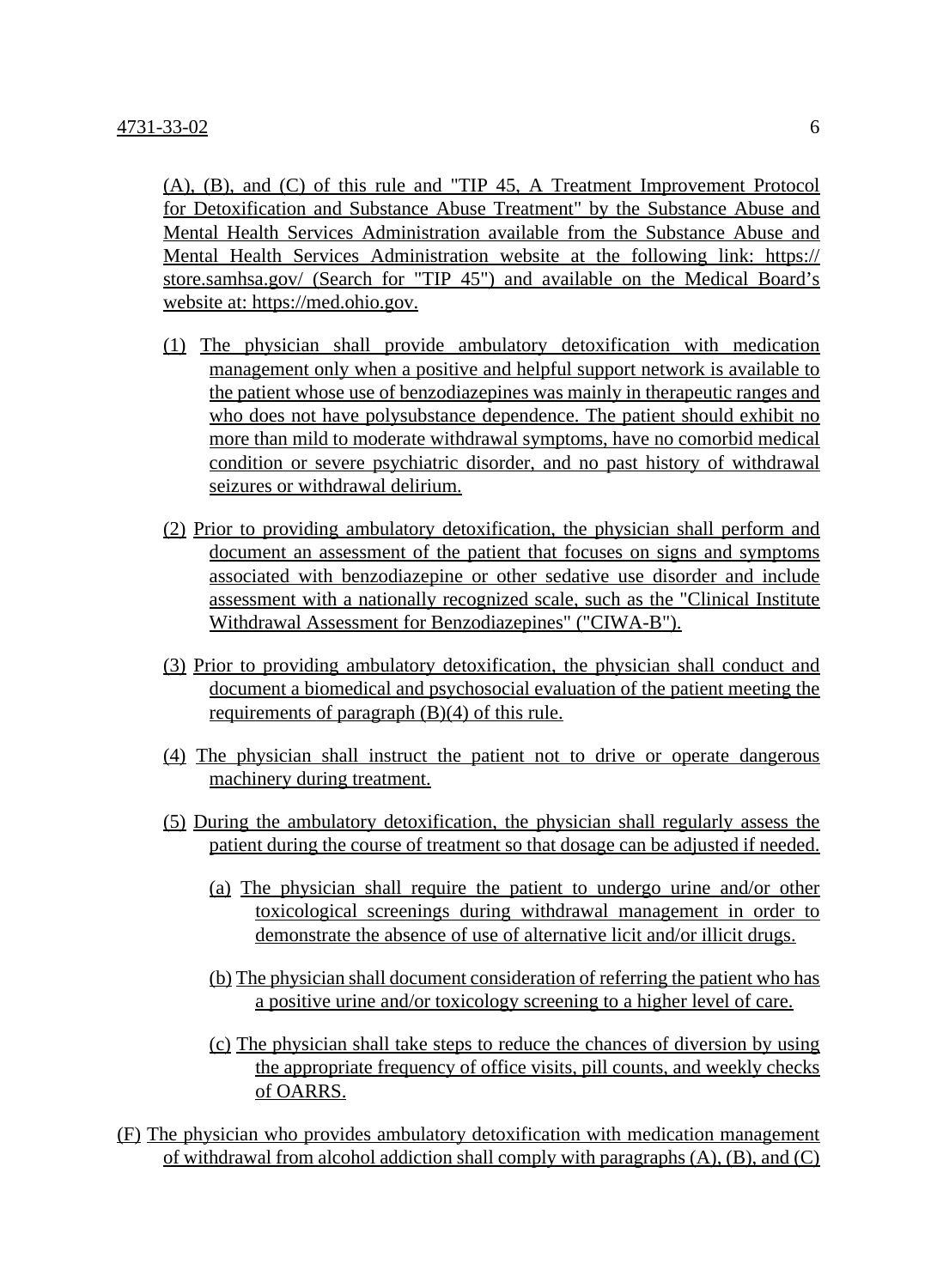of this rule and "TIP 45, A Treatment Improvement Protocol for Detoxification and Substance Abuse Treatment" by the Substance Abuse and Mental Health Services Administration available from the Substance Abuse and Mental Health Services Administration website at the following link: https://store.samhsa.gov/ (Search for "TIP 45") and available on the Medical Board's website at: https://med.ohio.gov.

- (1) The physician shall provide ambulatory detoxification from alcohol with medication management only when a positive and helpful support network is available to the patient who does not have a polysubstance dependence. The patient should exhibit no more than mild to moderate withdrawal symptoms, have no comorbid medical conditions or severe psychiatric disorders, and no past history of withdrawal seizures or withdrawal delirium.
- (2) Prior to providing ambulatory detoxification, the physician shall perform and document an assessment of the patient. The assessment must focus on signs and symptoms associated with alcohol use disorder and include assessment with a nationally recognized scale, such as the "Clinical Institute Withdrawal Assessment for Alcohol-revised" ("CIWA-AR").
- (3) Prior to providing ambulatory detoxification, the physician shall perform and document a biomedical and psychosocial evaluation meeting the requirements of paragraph  $(D)(4)$  of this rule.
- (4) During the course of ambulatory detoxification, the physician shall assess the patient regularly:
	- (a) The physician shall adjust the dosage as medically appropriate;
	- (b) The physician shall require the patient to undergo urine and/or other toxicological screenings in order to demonstrate the absence of illicit drugs;
	- (c) The physician shall document the consideration of referring a patient who has a positive urine and/or toxicological screening to a higher level of care;
- (5) If the patient agrees to enter alcohol treatment and the physician determines that such treatment is clinically appropriate, the physician shall refer the patient to an alcohol treatment program licensed or certified by the Ohio department of mental health and addiction services to provide such treatment or to a physician, physician assistant, or advanced practice registered nurse who provides treatment using any FDA approved forms of medication assisted treatment for alcohol use disorder. The name of the program, physician,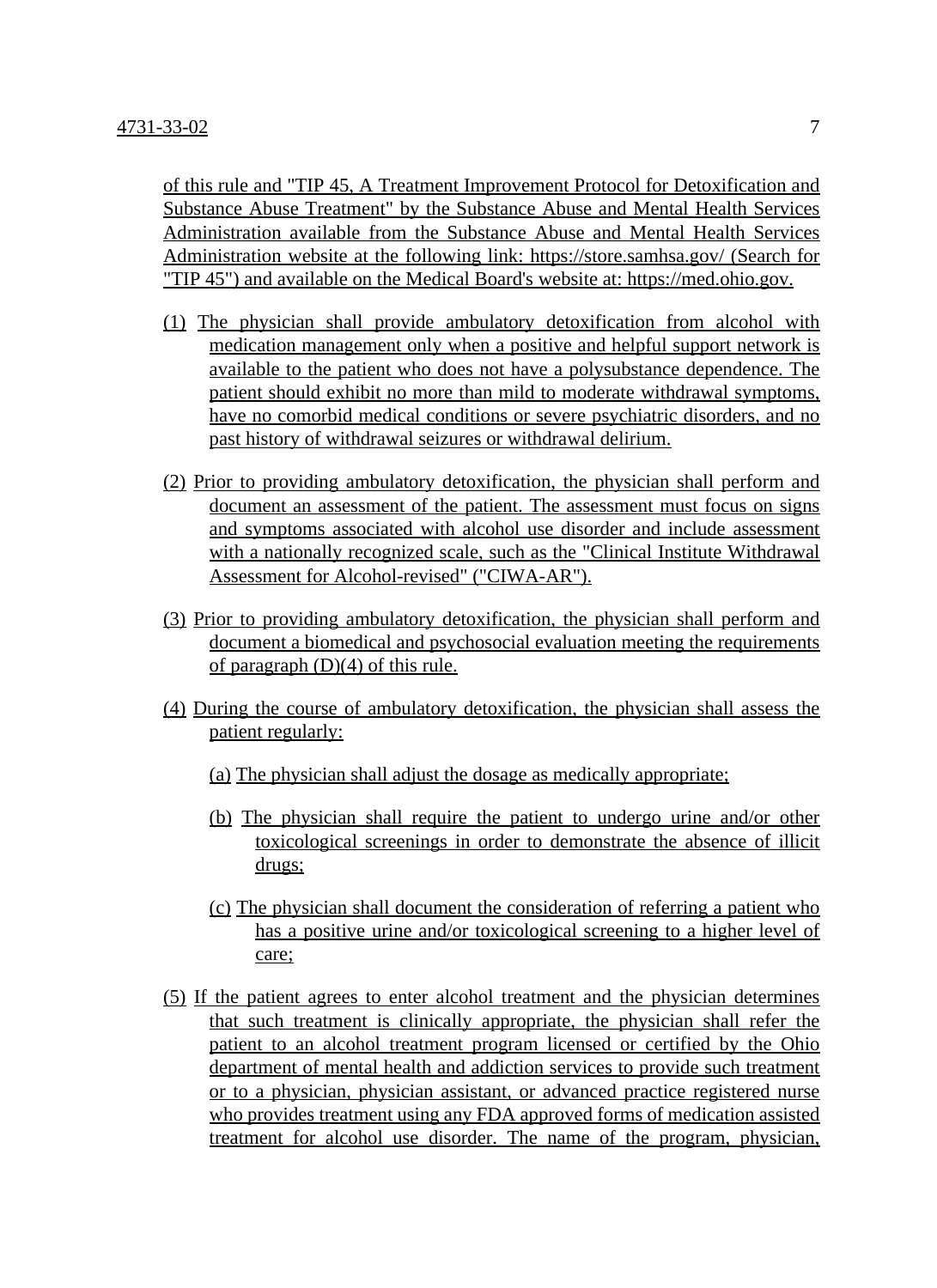physician assistant, or advanced practice registered nurse to whom the patient was referred, and the date of the referral shall be documented in the patient record.

(6) The physician shall instruct the patient not to drive or operate dangerous machinery during treatment.